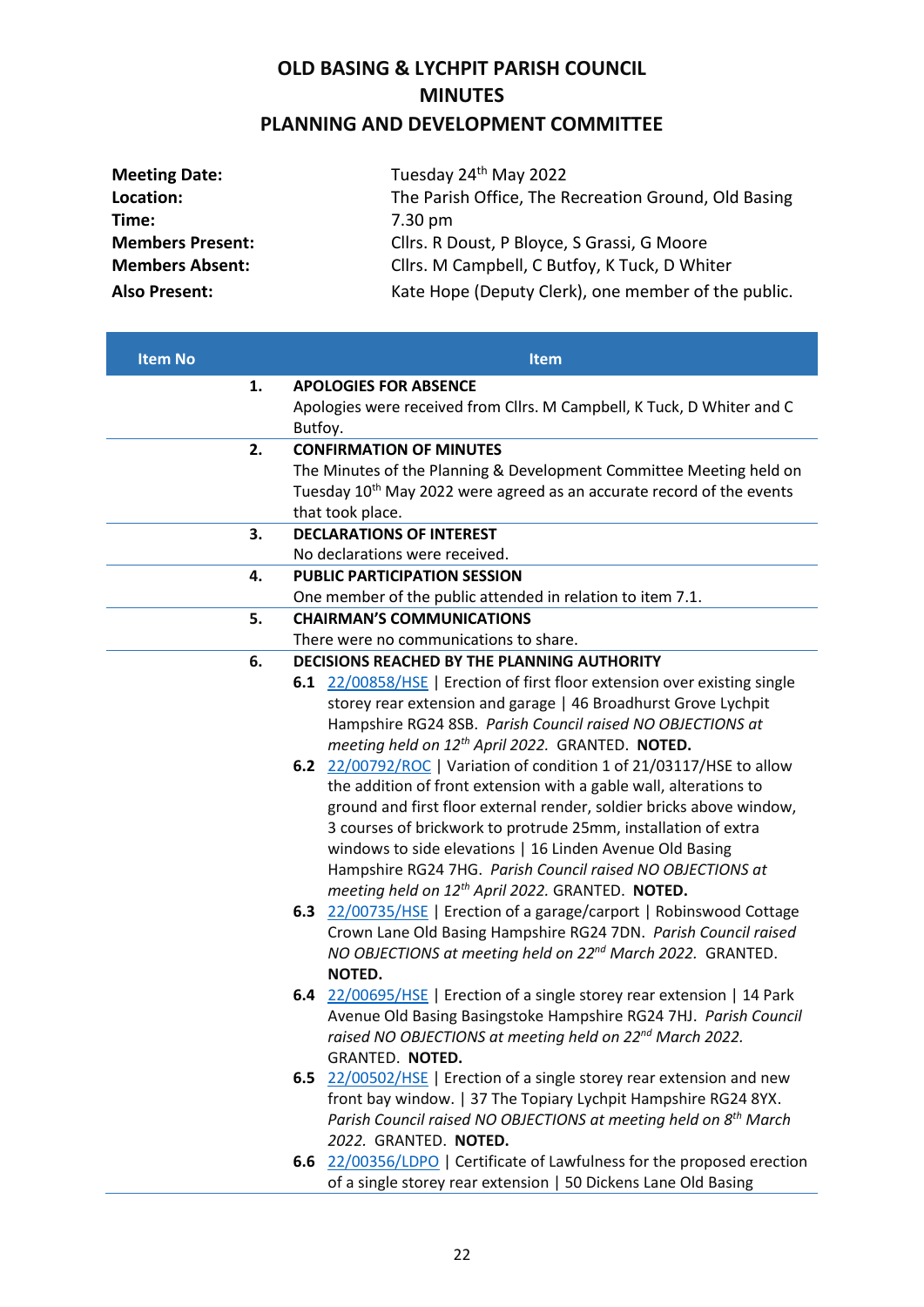## **OLD BASING & LYCHPIT PARISH COUNCIL MINUTES**

| <b>Item No</b> | <b>Item</b>                                                                                                                                                                                                                                                                                                                                                                                                                                                                             |  |
|----------------|-----------------------------------------------------------------------------------------------------------------------------------------------------------------------------------------------------------------------------------------------------------------------------------------------------------------------------------------------------------------------------------------------------------------------------------------------------------------------------------------|--|
|                | Basingstoke Hampshire RG24 7JB. Parish Council raised NO<br>OBJECTIONS at meeting held on 8 <sup>th</sup> March 2022. GRANTED. NOTED.<br>6.7 22/00204/HSE   Erection of a greenhouse   Parkers Farm House<br>Crown Lane Old Basing RG24 7DN. Parish Council raised NO<br>OBJECTIONS at meeting held on 12 <sup>th</sup> April 2022. GRANTED. NOTED.                                                                                                                                     |  |
| 7.             | <b>NEW APPLICATIONS</b>                                                                                                                                                                                                                                                                                                                                                                                                                                                                 |  |
| 7.1            | 22/01382/FUL   Erection of 2 no. dwellings; with associated<br>garaging, parking, turning, landscaping, private amenity space, and<br>access.   Land At Pyotts House Pyotts Hill Old Basing Hampshire. A<br>member of the public presented their views on the application to<br>the Committee. Councillors agreed to a STRONG OBJECTION, for<br>the following reasons;<br>The proposed development is located within the<br>a)<br>Conservation Area and does not enhance or protect the |  |
|                | views, street scene or features therein.<br>The proposed development fails to meet many of the criteria<br>b)<br>of the Village Design Statement and Neighbourhood Plan.<br>The proposed development puts a number of significant<br>c)<br>'feature trees' at risk, which the committee strongly<br>opposed.                                                                                                                                                                            |  |
|                | The application impinges on Park Pale (ancient monument)<br>b)<br>which must be protected at all costs $-$ by no further<br>development at all, not just by inadequate covenants or<br>management plans, which may not be enforced or monitored<br>sufficiently in future.                                                                                                                                                                                                              |  |
|                | The access to this location will cause enormous issues for<br>c)<br>such a development and serious safety concerns would be<br>generated for all road users as a result, both during<br>construction and afterwards.                                                                                                                                                                                                                                                                    |  |
|                | The Committee supports the many resident's comments provided<br>to the Planning Department for this new application and                                                                                                                                                                                                                                                                                                                                                                 |  |
|                | furthermore reiterates that, having already made two                                                                                                                                                                                                                                                                                                                                                                                                                                    |  |
|                | unsuccessful applications for this site previously, this proposal is                                                                                                                                                                                                                                                                                                                                                                                                                    |  |
|                | completely inappropriate for the location in question.                                                                                                                                                                                                                                                                                                                                                                                                                                  |  |
|                | 7.2 22/01281/FUL   Erection of part two storey, part single storey side<br>extension to form 2 no. one bedroom flats, following demolition of<br>existing single storey extension.   69A The Street Old Basing<br>Basingstoke Hampshire RG24 7BY. NO OBJECTION.                                                                                                                                                                                                                         |  |
|                | 7.3 22/01294/HSE   Single storey rear extension   25 Higher Mead                                                                                                                                                                                                                                                                                                                                                                                                                        |  |
|                | Lychpit Hampshire RG24 8YL. NO OBJECTION.                                                                                                                                                                                                                                                                                                                                                                                                                                               |  |
|                | 7.4 22/01289/HSE   INSTALL REPLICA ROOF EXTENSION TO THE REAR OF<br>THE PROPERTY   50A Belle Vue Road Old Basing Hampshire RG24<br>7LF. NO OBJECTION.                                                                                                                                                                                                                                                                                                                                   |  |
|                | 7.5 22/01223/HSE   Insert new dormer and rooflights   Stable Cottage<br>Huish Lane Old Basing Hampshire RG24 7AB. NO OBJECTION,<br>providing windows match existing period style.                                                                                                                                                                                                                                                                                                       |  |
|                | 7.6 22/01388/HSE / 22/01389/LBC   Replacement doors and formation<br>of new opening with installation of french casement doors   Basing<br>Cottage 17 Milkingpen Lane Old Basing Hampshire RG24 7DD. NO<br><b>OBJECTION.</b>                                                                                                                                                                                                                                                            |  |